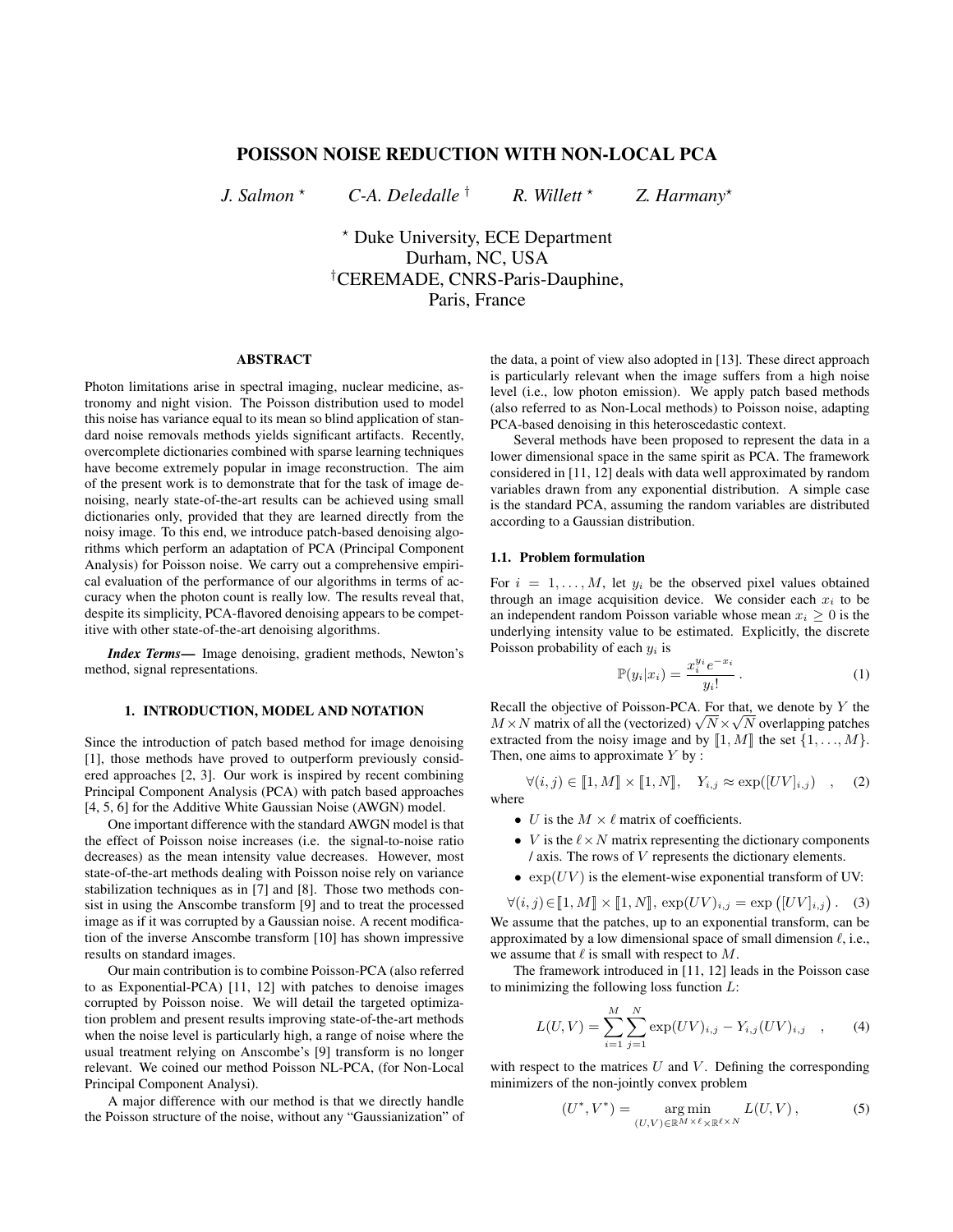the original data is then denoised by considering  $\hat{Y} = \exp(U^*V^*)$ .

We restrict the dictionary elements to be in the Euclidean unit sphere since otherwise the solution of the problem is obviously non unique, and multiplying the coefficients by some positive number and dividing the dictionary by the same number does not modify  $L$ :  $L(U, V) = L(tU, \frac{V}{t})$  for any  $t \neq 0$ .

## 2. NEWTON'S METHOD FOR MINIMIZING L

Here we follow the approach proposed by [14, 15] that consists in using Newton steps to minimize the function  $L$ . Though the joint function  $L$  is not convex, when fixing one variable and keeping the other fixed the partial optimization problem is convex. Therefore we consider Newton updates on the partial problems. It consists in applying a gradient descent step where the updates matrix used are the inverse of the Hessian matrices. Thus, to apply the Newton's method, one needs to invert the Hessian matrices, with respect to both variable U and V, defined by  $H_U = \nabla_U^2 L(U, V)$  and  $H_V = \nabla_V^2 L(U, V)$ . Simple algebra leads to the following closed form expressions for the components of these matrices

$$
[H_U]_{(a,b),(c,d)} = \begin{cases} \sum_{j=1}^{N} \exp(UV)_{a,j} V_{b,j}^2, & \text{if } (a,b) = (c,d), \\ 0 & \text{otherwise.} \end{cases}
$$
(6)

$$
[H_V]_{(a,b),(c,d)} = \begin{cases} \sum_{i=1}^{M} U_{i,a}^2 \exp(UV)_{i,b}, & \text{if } (a,b) = (c,d), \\ 0 & \text{otherwise.} \end{cases}
$$
(7)

where both matrices are diagonal, and so are their inverses.

We propose to update the rows of  $U$  and columns of  $V$  as proposed in [15]. We need to introduce the function  $Vect_C$  that transforms a matrix into one single column (concatenates the columns), and the function  $Vect_R$  that transforms a matrix into a single row (concatenates the rows). The updating step for  $U$  and  $V$  are then

$$
\begin{aligned} \text{Vect}_R(U_{t+1}) &= \text{Vect}_R(U_t) - \text{Vect}_R(\nabla_U L(U_t, V_t)) H_{U_t}^{-1}, \\ \text{Vect}_C(V_{t+1}) &= \text{Vect}_C(V_t) - H_{V_t}^{-1} \text{Vect}_C(\nabla_V L(U_t, V_t)). \end{aligned}
$$

Easy algebra (cf. [14] for more details) leads to the following updating rules for  $U_{t+1,i}$ , the *i*th row of  $U_{t+1}$ :

$$
U_{t+1,i,:} = U_{t,i,:} - (\exp(U_t V_{t})_{i,:} - Y_{i,:}) V_t^{\top} (V_t D_i V_t^{\top})^{-1},
$$
 (8)

where  $D_i = \text{diag}\left(\exp(U_t V_t)_{i,1}, \dots, \exp(U_t V_t)_{i,N}\right)$  is a diagonal matrix of size  $N \times N$ . The updating rule for  $V_{t, i, j}$ , the jth column of  $V_t$ , is computed in a similar way, leading to

$$
V_{t+1,:,j} = V_{t,:,j} - (U_{t+1}^\top E_j U_{t+1})^{-1} U_{t+1}^\top (\exp(U_{t+1} V_{t}), j - Y_{:,j}),
$$
  
(9)  
where  $E_j = \text{diag}(\exp(U_{t+1} V_{t})_{1,j}, \dots, \exp(U_{t+1} V_{t})_{M,j})$  is a

diagonal matrix of size  $M \times M$ . More details about the implementation is given Algorithm 1:

In practice we have iterated this alternating process until reach- $\sup \| \exp(U_t V_t) - \exp(U_{t+1} V_{t+1}) \|^2 / \| \exp(U_t V_t) \|^2 \leq \varepsilon_{\text{stop}}$  for some (small) real number  $\varepsilon_{\text{stop}}$ . Moreover for numerical stability we have added a Tikhonov/Ridge regularization term, thus we substitute  $(V_t D_i V_t^{\top} + \varepsilon_{\text{cond}} I_{\ell})$  to  $V_t D_i V_t^{\top}$  in Eq. (8), respectively  $(U_t^\top E_j U_t) + \varepsilon_{\text{cond}} I_\ell$ ) to  $(U_t^\top E_j U_t)$  in Eq. (9).

|  |  |  |  | <b>Algorithm 1 Poisson NL-PCA</b> |  |  |
|--|--|--|--|-----------------------------------|--|--|
|--|--|--|--|-----------------------------------|--|--|

| <b>Inputs:</b> noisy image $I$                                                        |
|---------------------------------------------------------------------------------------|
| <b>Parameters:</b> Patch size $\sqrt{N} \times \sqrt{N}$ , number of clusters K, num- |
| ber of components $\ell$ , maximal number of iterations $N_{\text{iter}}$             |
| <b>Output:</b> estimated image $\hat{I}$                                              |
| Patchization: create the collection of patches for the noisy image                    |
| Clusterization: create $K$ clusters of patches using K-Means                          |
| The k-th cluster (represented by a matrix $Y^k$ ) has $M_k$ elements                  |
| for all cluster $k$ do                                                                |
| Initialize $U_0 = \text{randn}(M_k, \ell)$ and $V_0 = \text{randn}(\ell, N)$          |
| while $t \leq N_{\text{iter}}$ and test $> \varepsilon_{\text{stop}}$ do              |
| for all $i \leq M_k$ do                                                               |
| Update the <i>i</i> th row of U using $(8)$                                           |
| end for                                                                               |
| for all $i \leq \ell$ do                                                              |
| Update the <i>i</i> th column of V using $(9)$                                        |
| end for                                                                               |
| $t:=t+1$                                                                              |
| end while                                                                             |
| $\hat{Y}^k = \exp(U_t V_t)$                                                           |
| end for                                                                               |
| Concatenation: get the whole collection of denoised patches $\hat{Y}$                 |

Reprojection: average the various pixel estimates due to overlaps to get an image estimate:  $\hat{I}^{\text{int}}$ 

Second iteration: repeat the process, using the denoised image to clusterize the noisy patches:  $\hat{I}$ 

#### 3. CLUSTERING AND DOUBLE ITERATION

One strategy could be to use patches from the whole image, but a more robust approach consists by first performing a clustering step. It avoids grouping dissimilar regions in the image. Enforcing similarity insides those groups allows us to use a lower rank representation of the data.

For this step, we have simply used the K-means algorithm, with a small number  $K$  of clusters. More refined methods, adapted to the structure of the Poisson noise, could also be used for this step.

In the high noise setting we are targeting, the noise might be so strong that the clustering of the patches on the noisy observations is not precise enough. We have thus chosen to perform a second step, so that the noisy patches are clustered with respect to the similarity measured on their denoised versions. This first pre-filtering can be done using any method, but for the sake of clarity we have applied the same method in those two steps. In practice, we have notice an improvement of the performance from 0.5 dB up to 1.5 dB in term of PSNR, depending on the noise level (see Tab. 1).

#### 4. EXPERIMENTAL SETTINGS

Here we present a comparison of our methods with other state-ofthe-art approaches. All our results use the following parameters for our Poisson NL-PCAalgorithm :

| $\bullet N$                             | $= 20 \times 20$ | : dimension of the (vectorized) patches |
|-----------------------------------------|------------------|-----------------------------------------|
| $\bullet$ $\ell$                        | $=$ 4            | : number of components kept             |
| $\bullet K$                             | $= 14$           | : number of clusters                    |
| $\bullet N$                             | $= 10^{-1}$      | : stopping criterion in Newton's method |
| $\bullet$ N <sub>iter</sub>             | $= 20$           | : maximum iteration of the algorithm    |
| $\bullet$ $\varepsilon$ <sub>cond</sub> | $= 10^{-3}$      | : term added to invert Hessian matrices |

The last step of the algorithm consist in reprojecting the infor-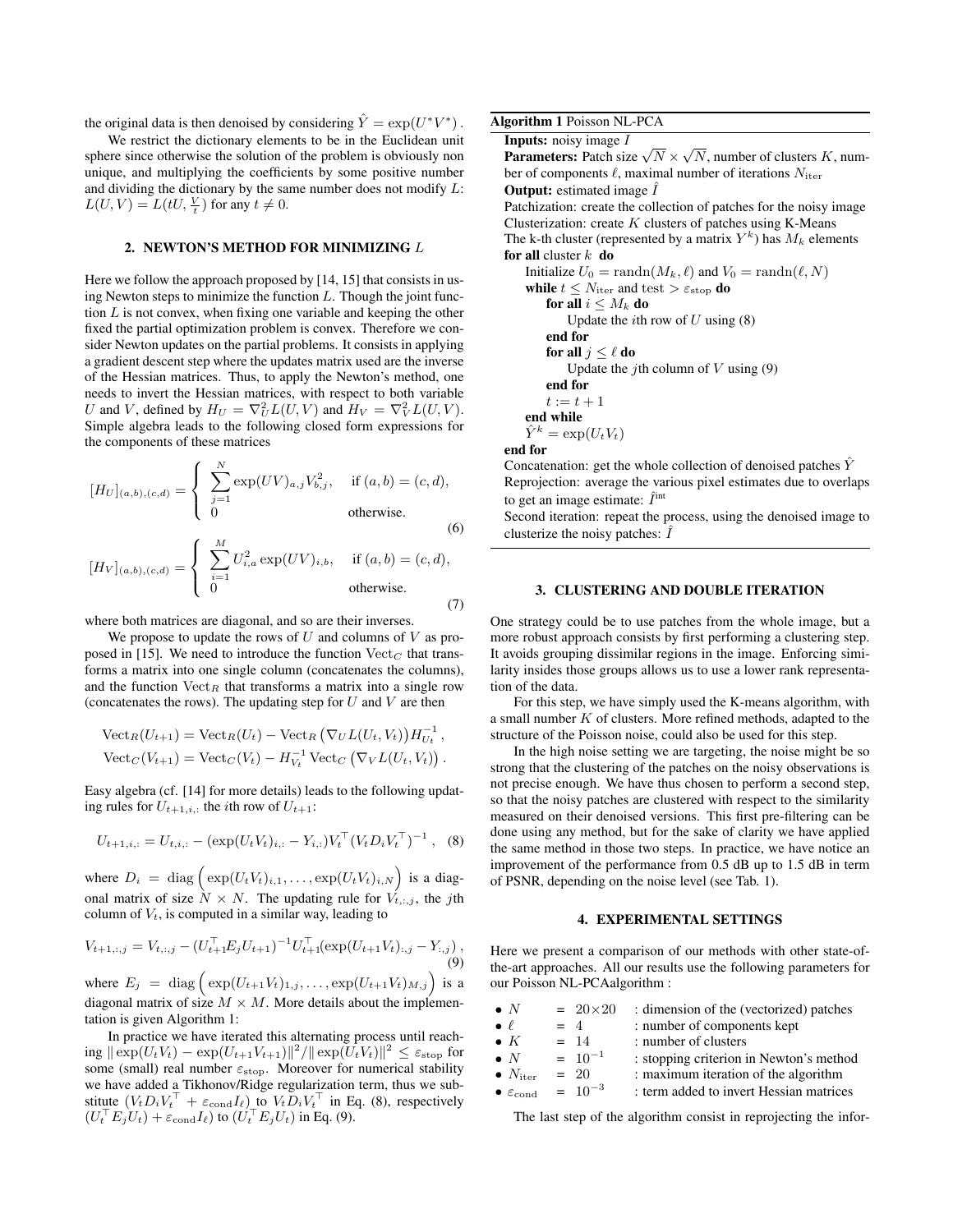mation from the patch domain to the pixel domain. We use for that purpose the usual uniform reprojection [16].

We have conducted experiments both on simulated data (cf. Saturn image Fig. 1) and on real data (cf. Fig. 2). The last image is a single spectral channel (the 65th) of a supernova explosion in the Milky Way of the supernova remnant G1.9+0.3 (@ NASA/CXC/SAO). For this image we have access to 256 spectral channels. Performing an average across these channels provide a possible approximation of the real geometry one channel data.

In terms of PSNR for simulated data, our method globally outperforms other state-of-the-art methods such as Poisson-NLM [17], SAFIR [7], HaarTIApprox [13]. Moreover, visual artifacts tend to be reduced by our Poisson NL-PCA.

## 4.1. Anscombe approach and classical PCA

To compare the importance of fully taking advantage of the Poisson model and not only using the Anscombe's trick , we derive the algorithm in the Gaussian setting. It corresponds to an implementation similar to the classical power method for computing PCA [11]. The function L to be optimized in (4) is replaced by the square loss  $\tilde{L}$ ,

$$
\tilde{L}(U,V) = \sum_{i=1}^{M} \sum_{j=1}^{N} ((UV)_{i,j} - Y_{i,j})^2 \quad . \tag{10}
$$

The following update equations are substituted to (8) and (9)

$$
\begin{cases} U_{t+1,i,:} = U_{t,i,:} - ((U_t V_t)_{i,:} - Y_{i,:}) V_t^\top (V_t V_t^\top)^{-1} , \\ V_{t+1,:,j} = V_{t,:,j} - (U_{t+1}^\top U_{t+1})^{-1} U_{t+1}^\top ((U_{t+1} V_t)_{:,j} - Y_{:,j}) . \end{cases} \tag{11}
$$

An illustration of the improvement due to the direct modeling instead of a simpler Anscombe Gaussian NL-PCA approach is shown in Tab. 1. The gap is most noticeable when the noise is strong (more than 1dB increase for peak 0.1). Moreover, high-frequency artifacts are more likely to appear when using the Anscombe transform.

### 5. CONCLUSION AND FUTURE WORK

Inspired by the methodology of [6] we have adapted a generalization of the PCA [11, 15] for denoising images damaged by Poisson noise. Numerical, as well as visual results support the efficiency of our method, especially in the case of low count photons.

Ongoing work includes locally adapting the number of dictionary elements used to represent each denoised patches.

| Peak | Direct-2P | Ansc- $2P$ | Direct-1P | Ansc- $1P$ | [13]  |
|------|-----------|------------|-----------|------------|-------|
| 0.1  | 20.31     | 18.73      | 19.18     | 18.97      | 19.48 |
| 0.2  | 22.49     | 20.74      | 22.04     | 21.55      | 20.93 |
| 0.5  | 25.58     | 23.98      | 25.34     | 24.31      | 23.69 |
|      | 26.79     | 26.17      | 26.88     | 26.46      | 25.07 |
| 2    | 27.90     | 28.25      | 28.10     | 28.34      | 26.67 |
| 3    | 28.57     | 28.94      | 28.73     | 29.12      | 27.62 |
| 4    | 29.21     | 29.31      | 29.27     | 29.61      | 28.19 |

Table 1. PSNR comparison on the Saturn image (averaging over ten noise realizations). We compare our Poisson NL-PCA with one or two pass (Direct-1P and Direct-2P), the Gaussian NL-PCA version of our algorithm (using Anscombe transform) with one or two pass (Ansc-1P and Ansc-2P) and the haarTIApprox algorithm [13].

#### 6. REFERENCES

- [1] A. Buades, B. Coll, and J-M. Morel, "A review of image denoising algorithms, with a new one," *Multiscale Model. Simul.*, vol. 4, no. 2, pp. 490–530, 2005.
- [2] K. Dabov, A. Foi, V. Katkovnik, and K. O. Egiazarian, "Image denoising by sparse 3-D transform-domain collaborative filtering," *IEEE Trans. Image Process.*, vol. 16, no. 8, pp. 2080– 2095, 2007.
- [3] J. Mairal, F. Bach, J. Ponce, G. Sapiro, and A. Zisserman, "Non-local sparse models for image restoration," in *ICCV*, 2009, pp. 2272–2279.
- [4] D. D. Muresan and T. W. Parks, "Adaptive principal components and image denoising," in *ICIP*, 2003, pp. 101–104.
- [5] L. Zhang, W. Dong, D. Zhang, and G. Shi, "Two-stage image denoising by principal component analysis with local pixel grouping," *Pattern Recogn.*, vol. 43, no. 4, pp. 1531–1549, 2010.
- [6] C.-A. Deledalle, J. Salmon, and A. S. Dalalyan, "Image denoising with patch based PCA: Local versus global," in *BMVC*, 2011.
- [7] J. Boulanger, C. Kervrann, P. Bouthemy, P. Elbau, J.-B Sibarita, and J. Salamero, "Patch-based nonlocal functional for denoising fluorescence microscopy image sequences.," *IEEE Trans. Med. Imag.*, vol. 29, no. 2, pp. 442–454, 2010.
- [8] B. Zhang, J. Fadili, and J-L. Starck, "Wavelets, ridgelets, and curvelets for Poisson noise removal," *IEEE Trans. Image Process.*, vol. 17, no. 7, pp. 1093–1108, 2008.
- [9] F. J. Anscombe, "The transformation of Poisson, binomial and negative-binomial data," *Biometrika*, vol. 35, pp. 246–254, 1948.
- [10] M. Makitalo and A. Foi, "Optimal inversion of the Anscombe transformation in low-count Poisson image denoising," *IEEE Trans. Image Process.*, vol. 20, no. 1, pp. 99–109, 2011.
- [11] M. Collins, S. Dasgupta, and R. E. Schapire, "A generalization of principal components analysis to the exponential family," in *NIPS*, 2002, pp. 617–624.
- [12] A.P. Singh and G.J. Gordon, "A unified view of matrix factorization models," *Machine Learning and Knowledge Discovery in Databases*, pp. 358–373, 2008.
- [13] R. Willett and R. Nowak, "Platelets: A multiscale approach for recovering edges and surfaces in photon-limited medical imaging," *IEEE Trans. Med. Imag.*, vol. 22, no. 3, pp. 332– 350, 2003.
- [14] G.J. Gordon, "Generalized<sup>2</sup> linear<sup>2</sup> models," in *NIPS*, 2003, pp. 593–600.
- [15] N. Roy, G. Gordon, and S. Thrun, "Finding approximate POMDP solutions through belief compression," *Journal of Artificial Intelligence Research*, vol. 23, no. 1, pp. 1–40, 2005.
- [16] J. Salmon and Y. Strozecki, "Patch reprojections for Non Local methods," *Signal Processing*, vol. In press, 2011.
- [17] C.-A. Deledalle, L. Denis, and F. Tupin, "Poisson NL means: Unsupervised non local means for Poisson noise," in *ICIP*, 2010, pp. 801–804.